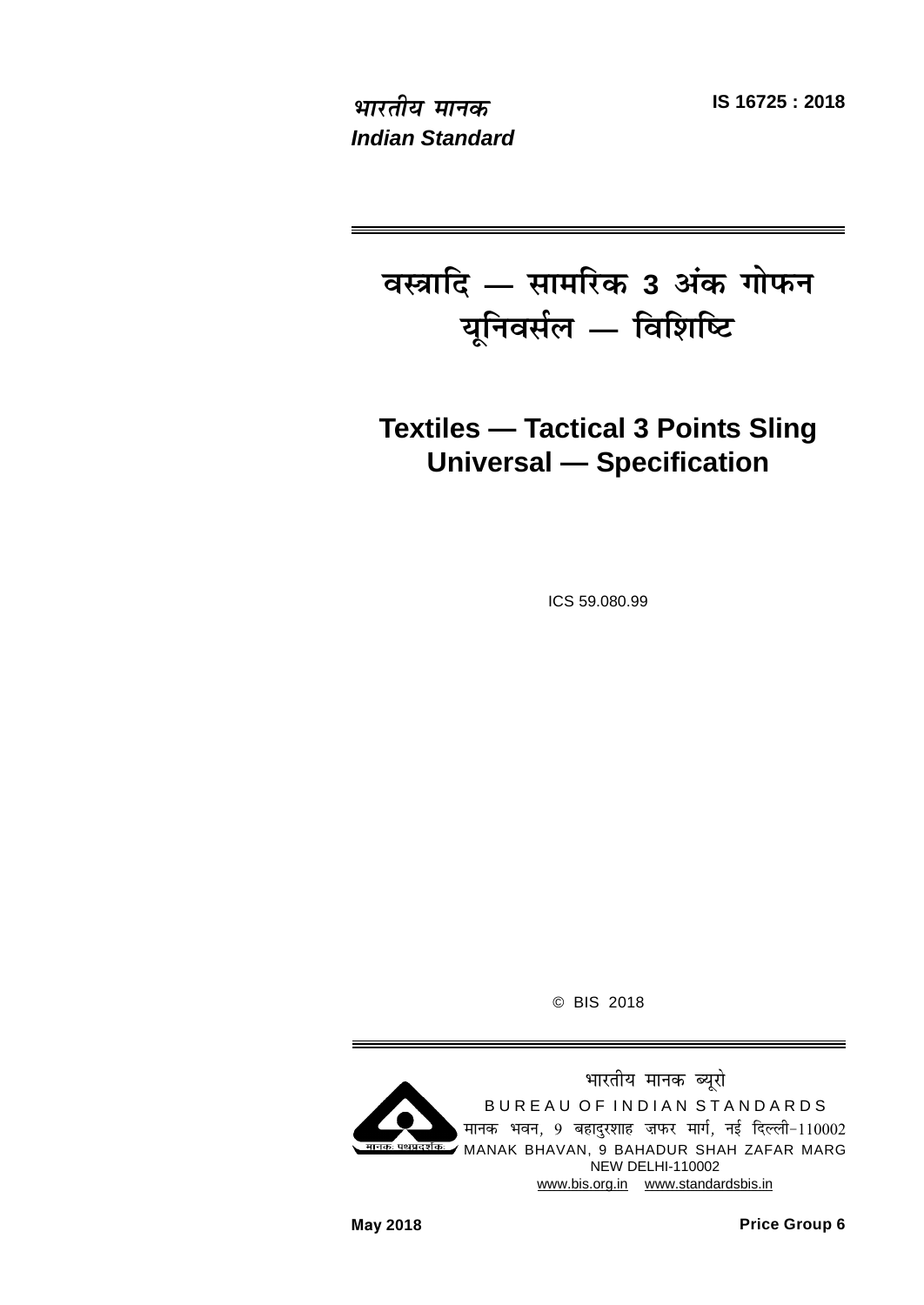#### FOREWORD

This Indian Standard was adopted by the Bureau of Indian Standards, after the draft finalized by the Textiles Protective Clothing Sectional Committee had been approved by the Textile Division Council.

The main role of tactical sling is to serves the tactical requirements of a specific combat scenario. It is a type of strap or harness designed to allow a shooter to carry a firearm (usually a long gun such as a rifle, carbine, shotgun, or submachine gun) on his/her person and/or aid in greater hit probability with that firearm. A tactical sling also makes simple tasks like reading maps and opening doors easier while maintaining control and accessibility to firearm. This standard has been formulated based on the extensive work carried out by Northern India Textile Research Association (NITRA) on the subject and as per the requirement of Indian paramilitary forces.

The composition of the Committee responsible for the formulation of this standard is given in Annex B.

For the purpose of deciding whether a particular requirement of this standard is complied with, the final value, observed or calculated, expressing the result of a test or analysis, shall be rounded off in accordance with IS 2 : 1960 'Rules for rounding off numerical values (*revised*)'. The number of significant places retained in the rounded off value should be the same as that of the specified value in this standard.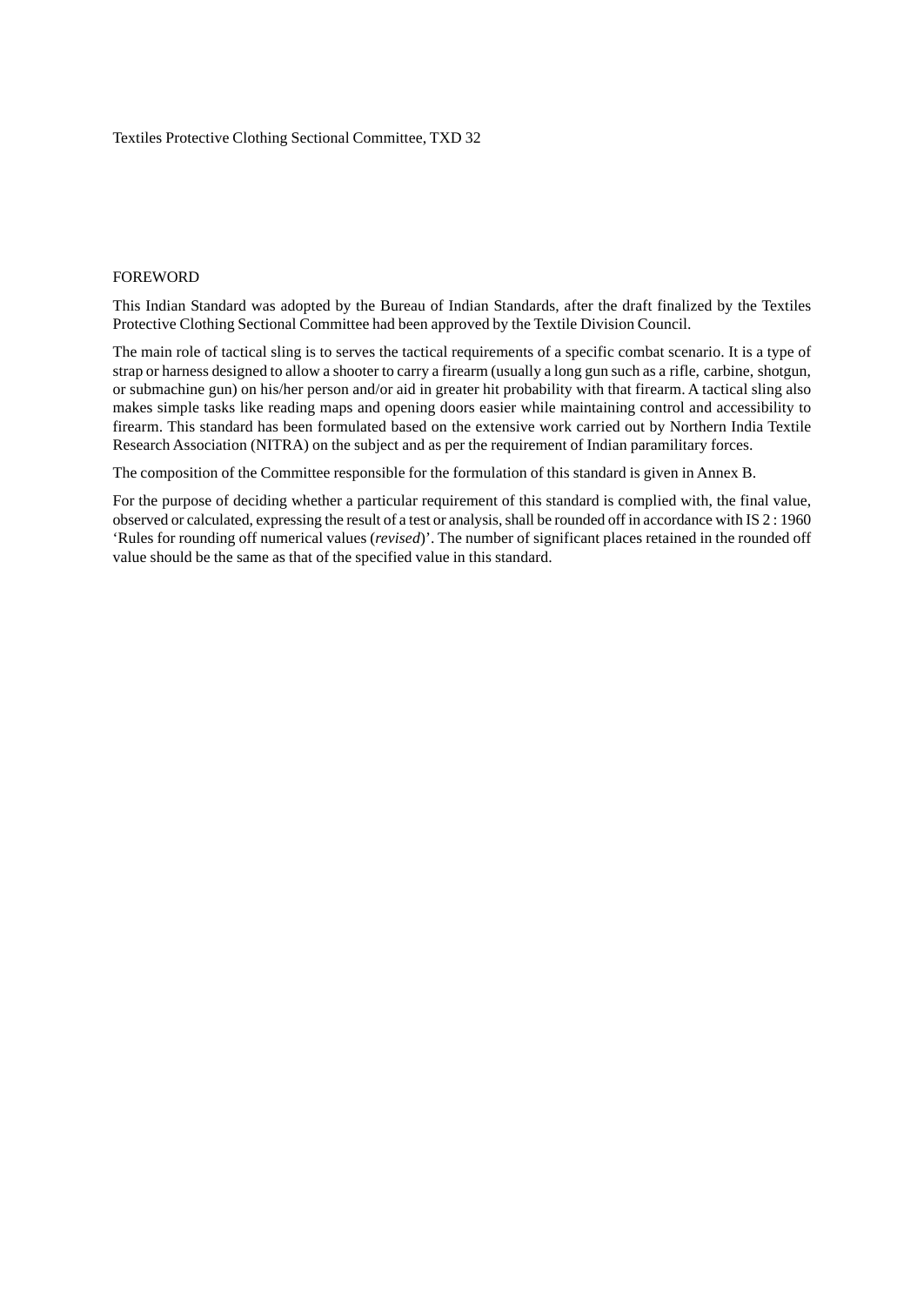# *Indian Standard*

# TEXTILES — TACTICAL 3 POINTS SLING UNIVERSAL — SPECIFICATION

#### **1 SCOPE**

The specification prescribes the requirement of 'Tactical 3 points sling universal' herein referred as 'Sling'.

#### **2 REFERENCES**

The standards listed in Annex A contain provisions which through reference in this text, constitute provisions of this standard. At the time of publication, the editions indicated were valid. All standards are subject to revision and parties to agreements based on this standard are encouraged to investigate the possibility of applying the most recent editions of the standards indicated in Annex A.

#### **3 MATERIAL AND MANUFACTURE**

**3.1** All the components of 'Sling' shall be manufactured to the shape, design and dimensions as per Fig. 1 to Fig. 7.

The tolerances, wherever not specified, for various dimensions given in the figures shall be as follows:

**3.2** The components of the 'Sling' shall be as described in **3.2.1** to **3.2.5**.

**3.2.1** The 'Sling' shall be made from  $30 \pm 2$  mm wide nylon 6 6 tape of double woven plain weave (*see* Fig. 6) using a needle loom. Continuous filament yarn of nylon 6 6 shall be used in the manufacture of tape on needle loom. The other weave particulars of the tape shall be as given in Table 1.

**Table 1 Weave Particular of Tape (Component A)** (*Clause* 3.2.1)

| Sl<br>No.    | Particular   | Approximate<br><b>Resultant Denier</b><br>of Yarn             | <b>Tenacity of</b><br>Single Ply Yarn,<br>g/denier, Min |  |  |  |  |  |
|--------------|--------------|---------------------------------------------------------------|---------------------------------------------------------|--|--|--|--|--|
| (1)          | (2)          | (3)                                                           | (4)                                                     |  |  |  |  |  |
| $\mathbf{i}$ | Warp         | 840                                                           | 5.0                                                     |  |  |  |  |  |
| ii)          | Weft         | 840                                                           | 5.0                                                     |  |  |  |  |  |
| iii)         | Binding end  | 840                                                           | 5.0                                                     |  |  |  |  |  |
| <b>NOTES</b> |              |                                                               |                                                         |  |  |  |  |  |
|              |              | 1 Number of ends in full width, $Min - 219$ (ground = 206 and |                                                         |  |  |  |  |  |
|              | binding 13). |                                                               |                                                         |  |  |  |  |  |

**2** Number of picks/dm, *Min* **–** 198.

**3.2.2** The components of the sling are shown in Fig. 1A and Fig. 1B. The component A (tape) shall be cut to the length of  $2 \frac{140 \pm 5 \text{ mm}}{2}$  and shall conforms to the requirements given in Table 2. The dimension of the

tape shall be as shown in the Fig. 2. Both the ends of tape shall be heat sealed properly to avoid fraying during its use. These sealed ends shall be rounded and shaped for smooth passage through the buckle. The component C shall be of  $250 \pm 5$  mm length and shall have same specification as that of component A. The arrangement of attaching component C to Component A is shown in Fig. 1. The dimensions of component C shall be as shown in Fig. 3. The dimensions of the buckle and other accessories used in component C (*see* Fig. 1) are shown in the Fig. 3.

**3.2.3** The sling shall have a shoulder pad (component B). The shoulder pad shall consist of three layers (top layer, middle layer and bottom layer) as shown in Fig. 7. The top layer shall be made of nylon 6 6 fabric and the colour or print design shall be as per the requirement of buyer. The fabric shall be a plain weave with two warp and two weft threads running together. For guidance, nylon 6 6 filament yarn of 500 denier may be used in both warp and weft direction. The bottom layer shall be made of nylon 6 6 tape of green colour of double woven plain weave using a needle loom. The other weave particular of the bottom layer shall be as given in Table 3. Top and bottom layer of component B shall conform to the requirements given in Table 4. The middle layer shall be white rubber sheet of 40 mm wide, 230 mm length and 3 mm thickness. The rubber sheet shall act as interlining. The exact placement and dimension of the shoulder pad is shown in the Fig. 2. The colour or printed pattern, if used in the top layer shall meet the color fastness properties as given in Table 4. Dyes used for dyeing and printing shall be free from banned amine when tested as per the method specified in IS 15570. The selvedges of the fabric shall be firm and straight. The fabric shall be 'Heat set' and fully shrunk.

**3.2.4** 'Sling' shall be provided with three loops made out of 25 mm wide green colour woven elastic tape (component D). The dimensions and placement of the loops are shown in the Figs. 1 to 3. The woven elastic tape used in the loops (component D) shall meet the requirement of IS 9686 and the colour of the elastic tape shall match with the component A.

**3.2.5** The metallic parts (Sling locking buckle — 1) number, D-rings — 2 numbers, Goods holding hook — 1 number, Buckle — 1 number) used in the 'Sling' shall conform to IS 2062 (except for the shape and dimensions). The colour and finish of the metallic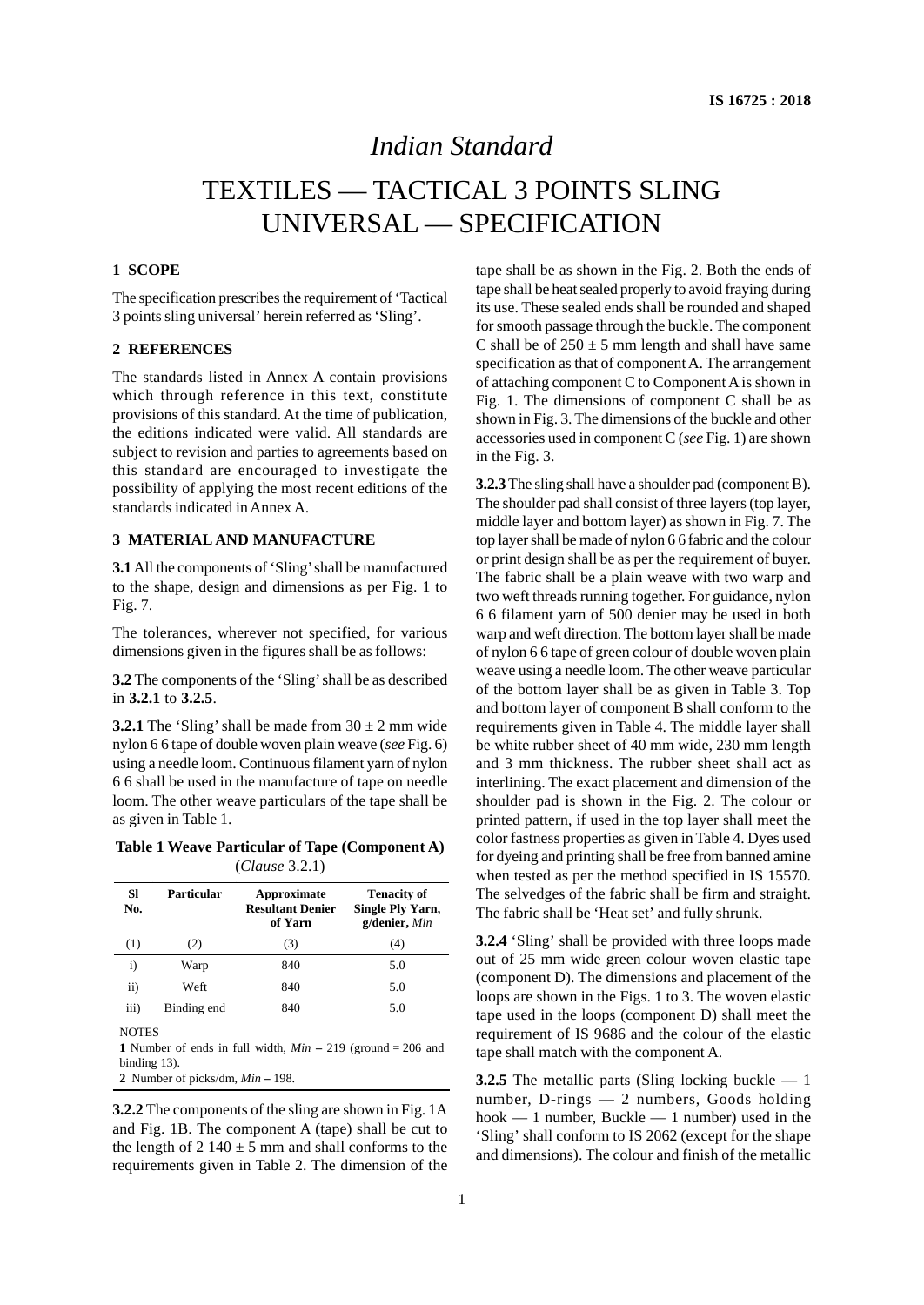|                  | (Clause $3.2.2$ )                                                         |                     |                                         |  |  |  |
|------------------|---------------------------------------------------------------------------|---------------------|-----------------------------------------|--|--|--|
| <b>SI</b><br>No. | <b>Characteristics</b>                                                    | <b>Requirements</b> | <b>Method of Test,</b><br><b>Ref</b> to |  |  |  |
| (1)              | (2)                                                                       | (3)                 | (4)                                     |  |  |  |
| $\mathbf{i}$     | Nature of filament                                                        | Nylon 66            | IS 667                                  |  |  |  |
| $\mathbf{ii}$    | Width, mm                                                                 | $30 \pm 2$          |                                         |  |  |  |
| iii)             | Mass per linear meter of tape, g                                          | $50 \pm 2$          | Appendix A of IS 4727                   |  |  |  |
| iv)              | Breaking strength (full width $\times$ 20 cm), N, Min                     | 5 800               | IS 1969 (Part 1)                        |  |  |  |
| V)               | Colour fastness to light                                                  | 5 or better         | IS 2454                                 |  |  |  |
| vi)              | Colour fastness to rubbing:                                               |                     | IS 766                                  |  |  |  |
|                  | Dry<br>a)                                                                 | 4 or better         |                                         |  |  |  |
|                  | b) Wet                                                                    | 4 or better         |                                         |  |  |  |
| vii)             | Colour fastness to washing $C(3)$ :                                       |                     | <b>IS/ISO 105 C10</b>                   |  |  |  |
|                  | a) Change in colour                                                       | 4 or better         |                                         |  |  |  |
|                  | Staining on adjacent fabric<br>b)                                         | 4 or better         |                                         |  |  |  |
| viii)            | Dimensional change due to relaxation,<br>both<br>directions, percent, Max | 2.0                 | IS 2977                                 |  |  |  |
| ix)              | pH value of aqueous extract (Cold method)                                 | $6.0 - 8.0$         | IS 1390                                 |  |  |  |

#### **Table 2 Requirements of Tape (Component A)** (*Clause* 3.2.2)



FIG. 1A TACTICAL 3 POINTS SLING UNIVERSAL (COMPONENT WISE DESCRIPTION IS GIVEN IN THE FIG. 1B)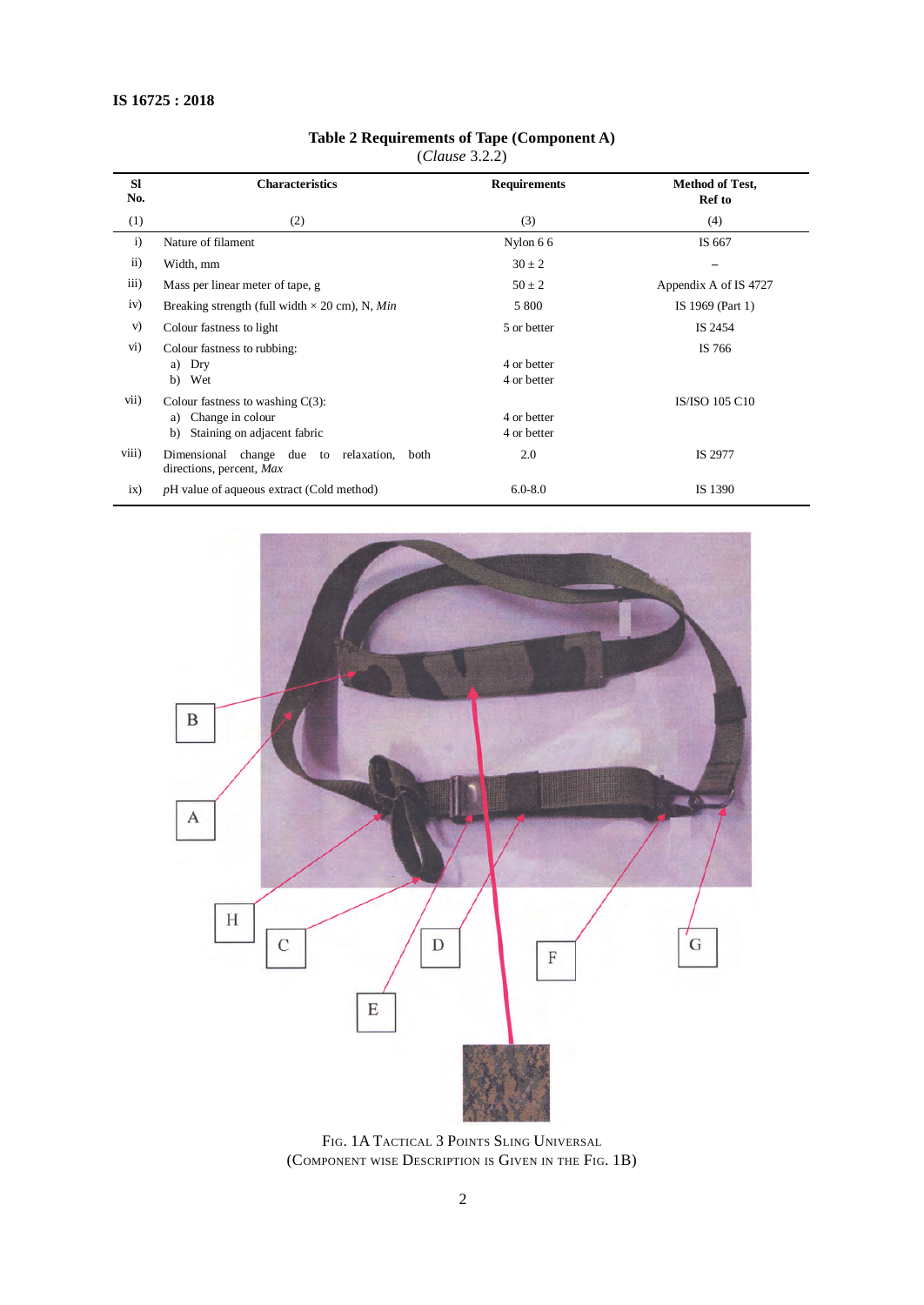| Component<br>number                         | Component |
|---------------------------------------------|-----------|
| A<br>(30 mm wide<br>Tape)                   |           |
| $\overline{B}$<br>(Shoulder<br>pad)         |           |
| $\overline{C}$<br>(30 mm wide<br>Tape)      |           |
| $\overline{D}$<br>(Elastic Loop)            |           |
| $\overline{E}$<br>(Sling locking<br>buckle) |           |
| F<br>(Goods<br>holding hook)                |           |
| $\mathbb{G}% _{\mathbb{Z}}$<br>(D-Ring)     |           |
| H<br>(Buckle)                               |           |

FIG. 1B COMPONENT-WISE DESCRIPTION

| Table 3 Weave Particular of Bottom Layer of Shoulder Pad (Component B) |
|------------------------------------------------------------------------|
| (Clause 3.2.3)                                                         |

| <b>SI</b><br>No. | <b>Particular</b> | <b>Approximate Resultant Denier of</b><br>Yarn | Tenacity of Single Ply Yarn, g/denier, Min |
|------------------|-------------------|------------------------------------------------|--------------------------------------------|
| $^{(1)}$         | (2)               | (3)                                            | (4)                                        |
| i)               | Warp              | 840                                            | 5.0                                        |
| $\mathbf{ii}$    | Weft              | 840                                            | 5.0                                        |
| iii)             | Binding end       | 420                                            | 5.0                                        |
| $\cdots$         |                   |                                                |                                            |

NOTES

**1** Number of ends in full width, *Min* **–** 150 (ground=120 and binding 30).

**2** Number of picks/dm, *Min* **–** 166.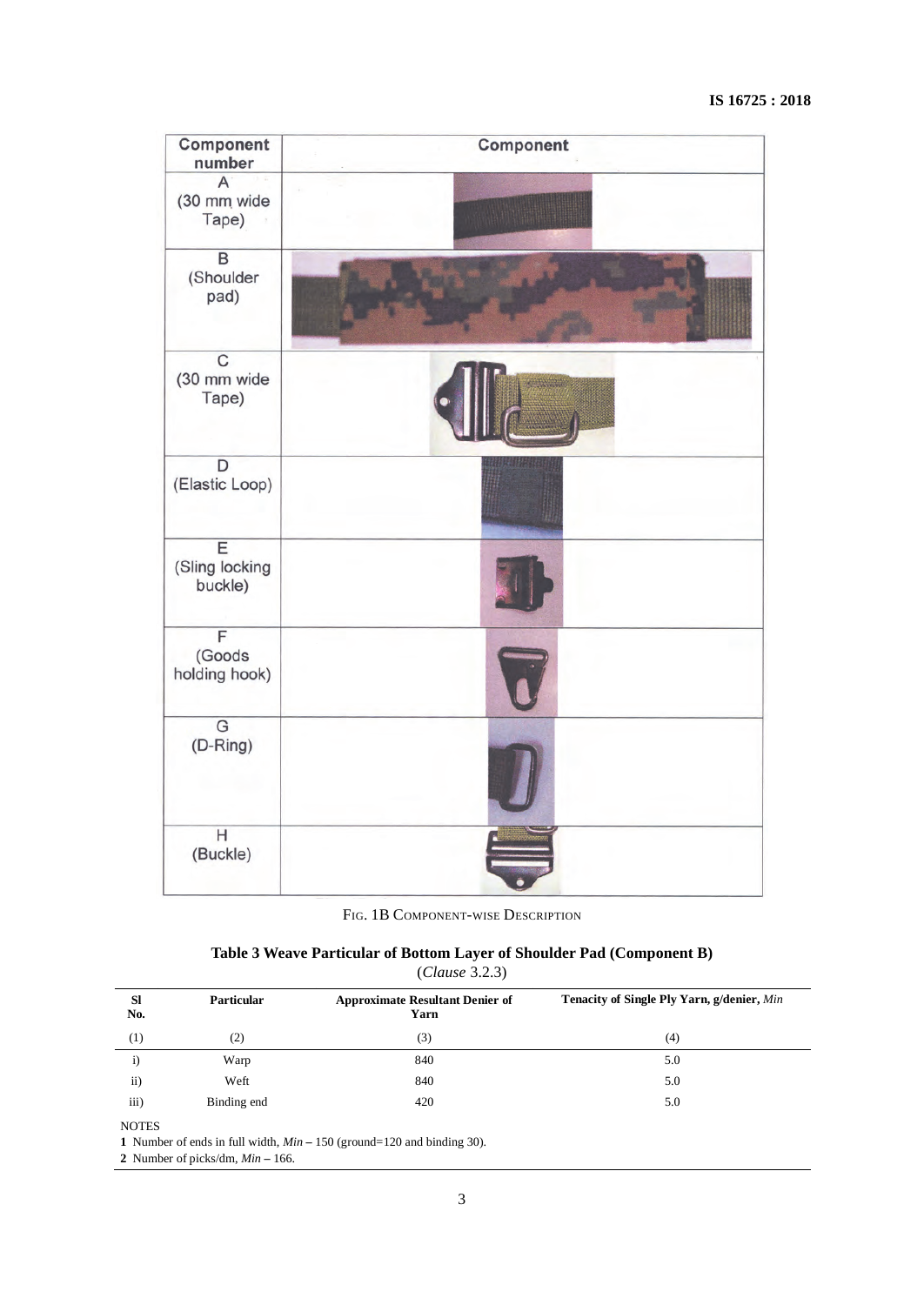| Table 4 Requirements of Shoulder Pad (Component B) |  |  |
|----------------------------------------------------|--|--|
|----------------------------------------------------|--|--|

(*Clause* 3.2.3)

| <b>Sl</b><br>No. | Characteristic                                                                                           | Requirement                | Method of Test,<br><b>Ref</b> to |
|------------------|----------------------------------------------------------------------------------------------------------|----------------------------|----------------------------------|
| (1)              | (2)                                                                                                      | (3)                        | (4)                              |
| $\mathbf{i}$     | Top layer (Disruptive printed):                                                                          |                            |                                  |
|                  | Nature of filament yarn<br>a)                                                                            | Nylon 66                   | IS 667                           |
|                  | End/dm, Min<br>b)                                                                                        | 186 (2 ply)                | IS 1963                          |
|                  | Picks/dm, Min<br>c)                                                                                      | $114(2 \text{ ply})$       | IS 1963                          |
|                  | Width, mm<br>d)                                                                                          | $66 \pm 2$                 | IS 1954                          |
|                  | Mass, $g/m^2$<br>$\epsilon$ )                                                                            | 260 to 270                 | IS 1964                          |
|                  | Colour fastness to washing $C(3)$ :<br>f)<br>1) Change in colour<br>2) Staining on adjacent fabric       | 4 or better<br>4 or better | IS/ISO 105 C10                   |
|                  | Colour fastness to rubbing:<br>g)<br>Dry<br>1)<br>Wet<br>(2)                                             | 4 or better<br>4 or better | IS 766                           |
|                  | Colour fastness to light<br>h)                                                                           | 5 or better                | IS 2454                          |
| $\mathbf{ii}$    | Bottom layer (Nylon Tape – 50 mm wide):                                                                  |                            |                                  |
|                  | Nature of filament yarn<br>a)                                                                            | Nylon 66                   | IS 667                           |
|                  | Width, mm<br>b)                                                                                          | $50 \pm 2$                 | IS 1954                          |
|                  | Mass per linear meter, g<br>c)                                                                           | $50 \pm 2$                 | IS 1964                          |
|                  | Colour fastness to washing $C(3)$ :<br>d)<br>Change in colour<br>1)<br>Staining on adjacent fabric<br>2) | 4 or better<br>4 or better | IS/ISO 105 C10                   |
|                  | Colour fastness to rubbing:<br>e)<br>Dry<br>1)<br>Wet<br>(2)                                             | 4 or better<br>4 or better | IS 766                           |
|                  | Colour fastness to light<br>f)                                                                           | 5 or better                | IS 2454                          |
|                  | NOTE — Test shall be carried out after proper conditioning as per IS 6359.                               |                            |                                  |

parts shall be as per the buyer requirement. The dimensions and mode of attaching the metallic parts to the 'Sling' shall be as given in the Figs. 1 to 5.

#### **4 STITCHING**

**4.1** All the items used in the 'Sling' shall be machine stitched with nylon sewing thread. The heavy duty CNC bar taking machine (Bar tacking of minimum 30 mm length and minimum 3 mm width) shall be used to attach metallic parts. Single needle lock stitch having 30 to 35 stitches per dm shall be used to fabricate shoulder pad. The stitching shall be done with even tension and all loose ends shall be securely fastened off.

**4.2** Nylon sewing thread of green shade (match with component A colour) confirming to variety No. H1 of IS 4229 shall be used.

#### **5 WORKMANSHIP AND FINISH**

**5.1** In appearance, shape, workmanship and finish and in all respects not defined in this specification, 'Sling' shall conform to the sealed sample held in the custody of the buyer.

**5.2** The 'Sling' shall be visually examined and the nonmetal components of the 'Sling'shall be evenly stitched, free from missed stitches wherever stitching is done.

**5.3** The colour of the sewing thread used for stitching shall not bleed or stains. The 'Sling' shall be free from dyeing defects.

**5.4** The metal components of 'Sling' shall be free from burrs, flaw, cracks, sharp/rough edges and other defects. The surface finish of the metal fittings shall be smooth.

**5.5** The 'Sling' shall be free from any other defect which may significantly mark the appearance or serviceability.

#### **6 SEALED SAMPLE**

**6.1** In order to illustrate or specify the indeterminable characteristics such as general appearance, shape, feel and design and finish of the 'Sling', a sample has been agreed upon and sealed, the supply shall be in conformity with the sample in such respects.

**6.2** The custody of the sealed sample shall be a matter of prior agreement between the buyer and seller.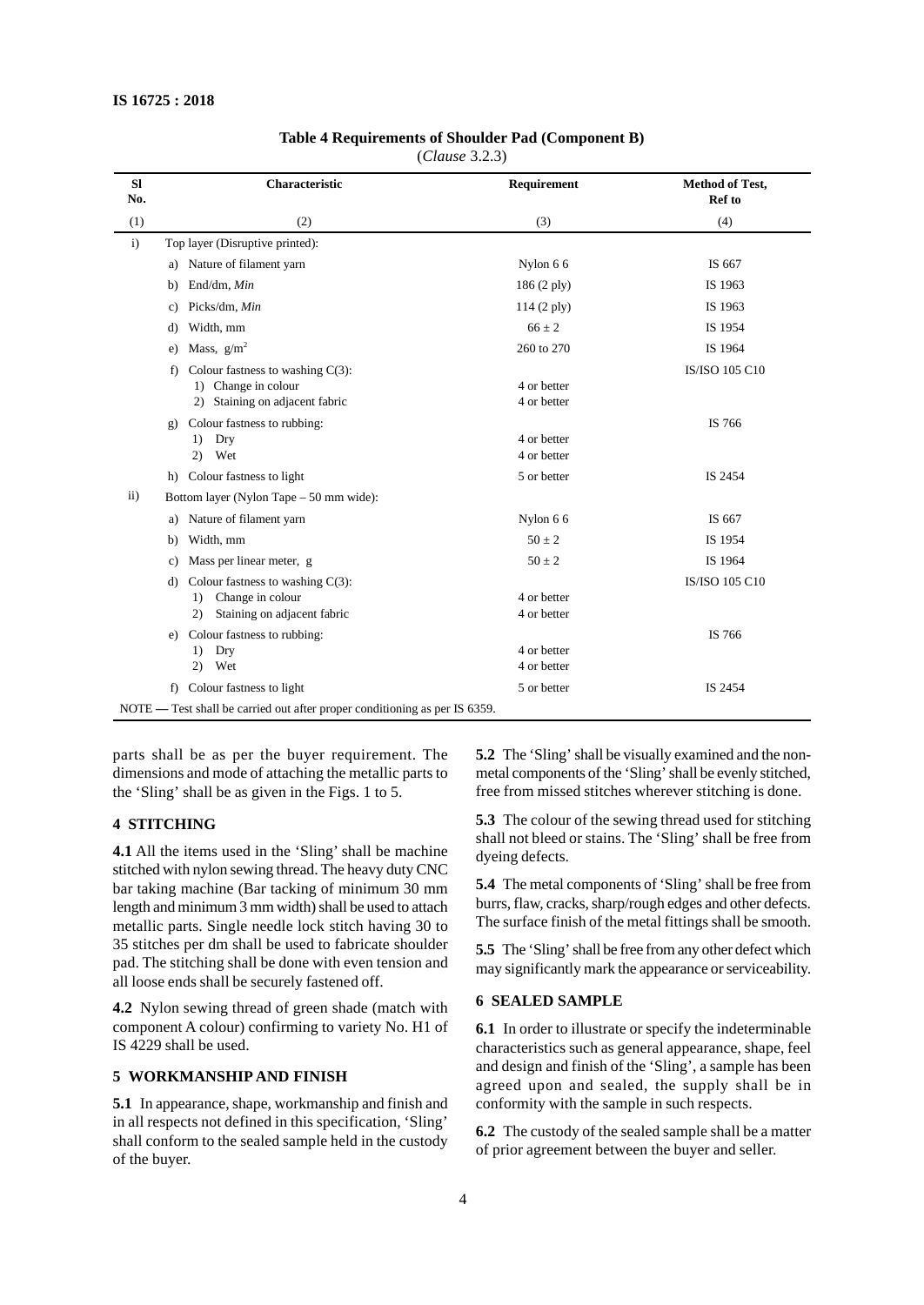



FIG. 2 DIMENSIONS OF VARIOUS COMPONENTS OF 'SLING'



FIG. 3 ATTACHMENT OF VARIOUS COMPONENTS TO COMPONENT-C OF 'SLING'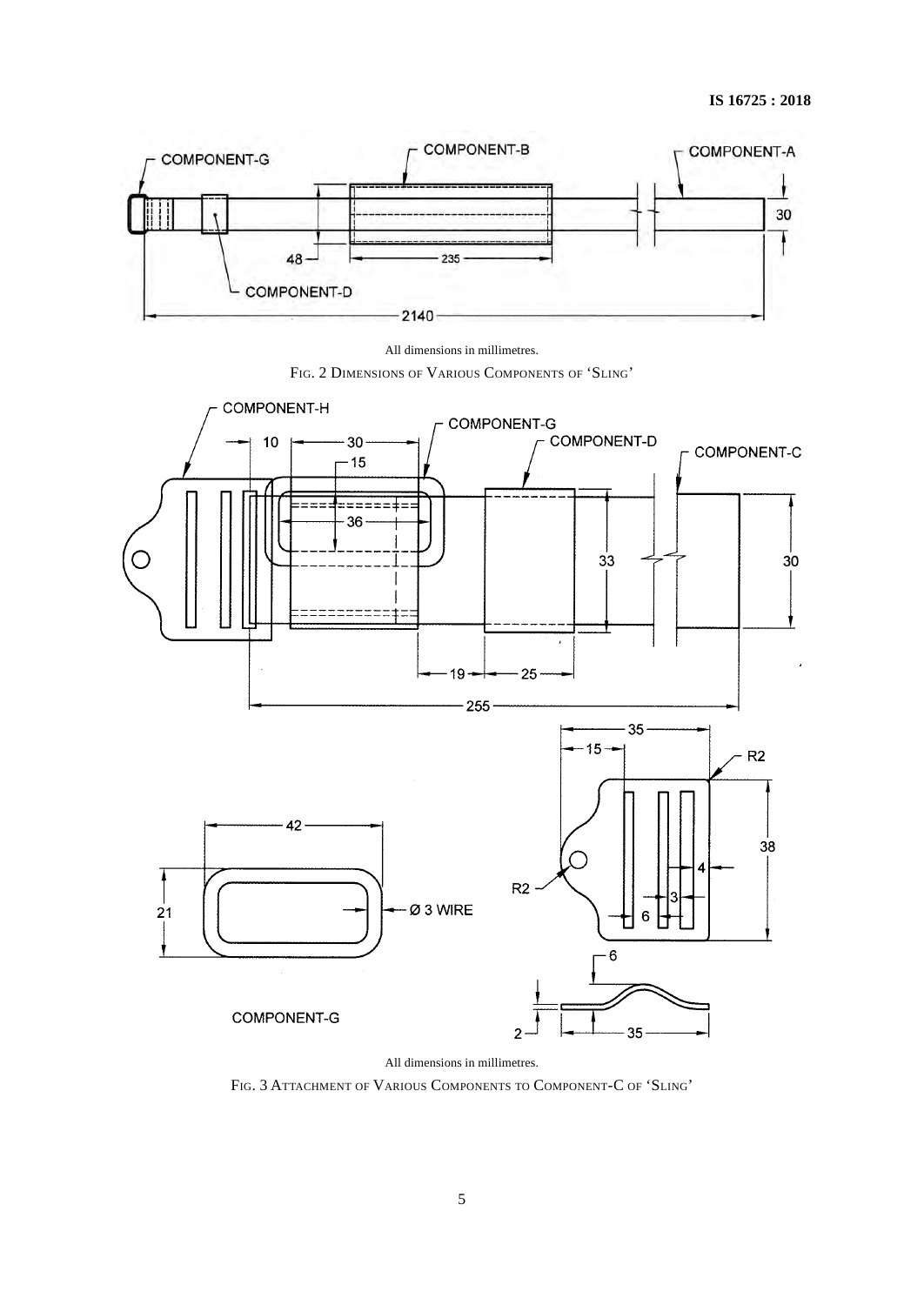

All dimensions in millimetres.

FIG. 4 DIMENSIONS OF GOODS HOLDING HOOK (COMPONENT-F) OF 'SLING'

#### **7 MARKING**

**7.1** The 'Sling' shall be legibly and indelibly marked with the following information by affixing a label:

- a) Name of the product;
- b) Manufacturer's name, initials or trade-mark;
- c) Batch number;
- d) Date of manufacture; and
- e) Any other information required by the law in force and/or by the buyers.

#### **7.2 BIS Certification Marking**

The 'Sling' may also be marked with the Standard Mark.

**7.2.1** The use of the Standard Mark is governed by the provisions of the *Bureau of Indian Standards Act*, 2016 and Rules and Regulations made thereunder. The details of the conditions under which a license for the use of the Standard Mark may be granted to

manufacturers or producers may be obtained from the Bureau of Indian Standards.

#### **8 PACKAGING AND PACKING**

The 'Sling' shall be delivered in a clean and dry condition. Ten such 'Sling' shall be made into one unit pack (bundle) by suitably folding, placing one over the other and then suitably tying them with three ply twine jute (*see* IS 1912).

Sixteen such bundles shall form one bale. These bales shall be packed in such a way that it ensures full protection to the contents of the bale. Hessian cloth shall be used to cover the bale. This cloth shall securely sewn around the bale. The bale shall be stitched with double three ply jute twine with not less than twelve stitches per dm, taking care not to pierce the inner wrapping during stitching. Sufficient Hessian cloth shall be pulled out each other to form 'ears' of about 15 cm in length. The bale shall be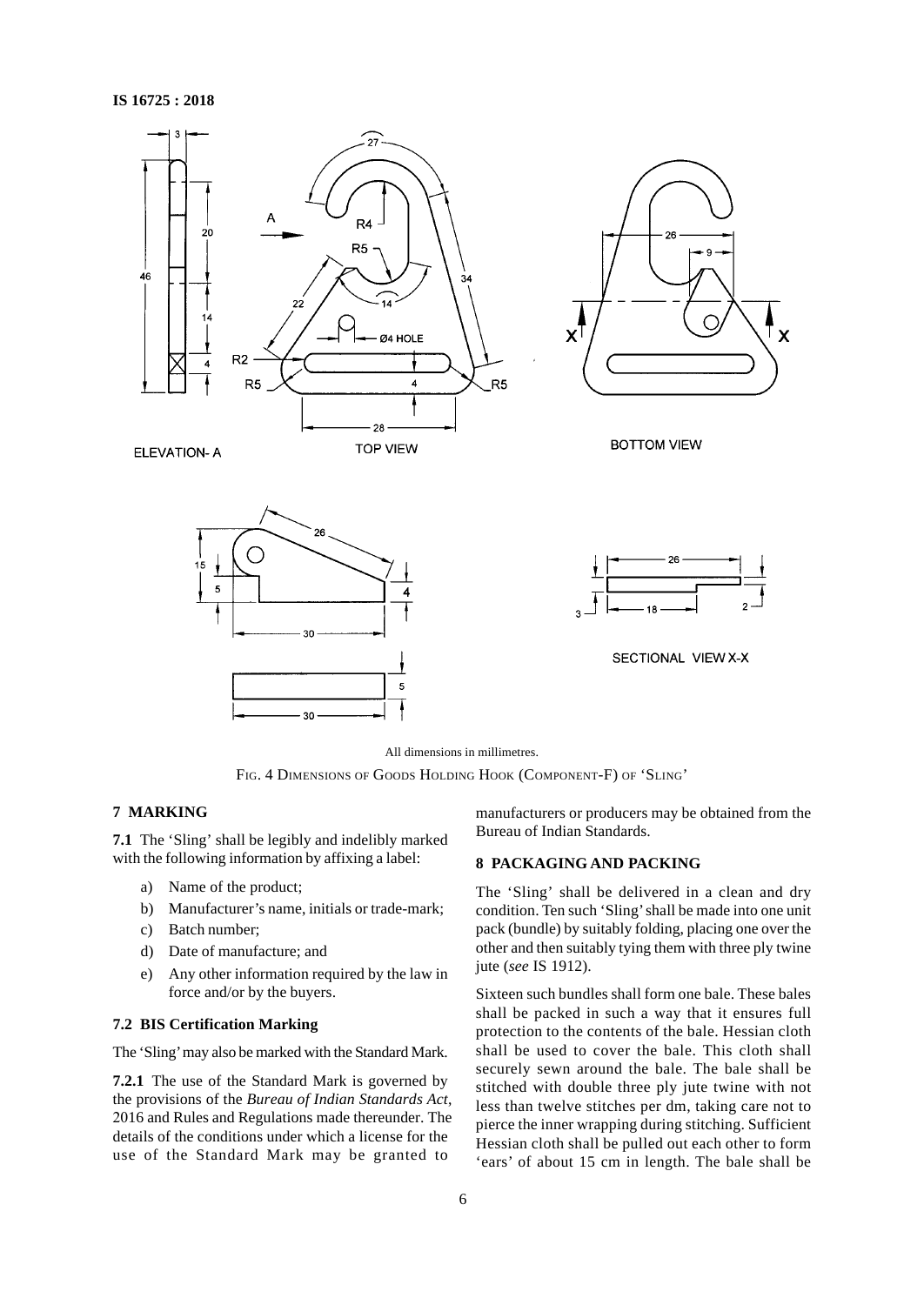

**ELEVATION** 



20

 $36$ 

 $R2$ 

′ বি

All dimensions in millimetres.



| $\overline{\mathsf{B}}$ | $\times$ | ×              |          |          | $\times$ | $\times$ | $\times$ |                | $\times$     | $\times$       | $\times$ |          |   |
|-------------------------|----------|----------------|----------|----------|----------|----------|----------|----------------|--------------|----------------|----------|----------|---|
| F.                      |          |                |          |          |          |          | $\times$ |                |              |                |          |          |   |
| $\overline{B}$          |          |                | $\times$ | $\times$ |          |          | $\times$ | $\times$       |              |                |          | $\times$ |   |
| F                       |          |                |          |          |          |          |          |                |              |                |          |          |   |
|                         | F.       | $\overline{B}$ | F        |          | B F      | B F      |          | $\overline{B}$ | $\mathsf{F}$ | $\blacksquare$ | -F       | B        | b |

NOTE — One binding (stitching) end in the weave represents four threads in the fabric. One pick in the weave repeat represents two picks in the fabric.

All dimensions in millimetres.

FIG. 6 NYLON TAPE (30 mm)-WEAVE REPEAT (F-FACE, B-BACK B-BINDING END)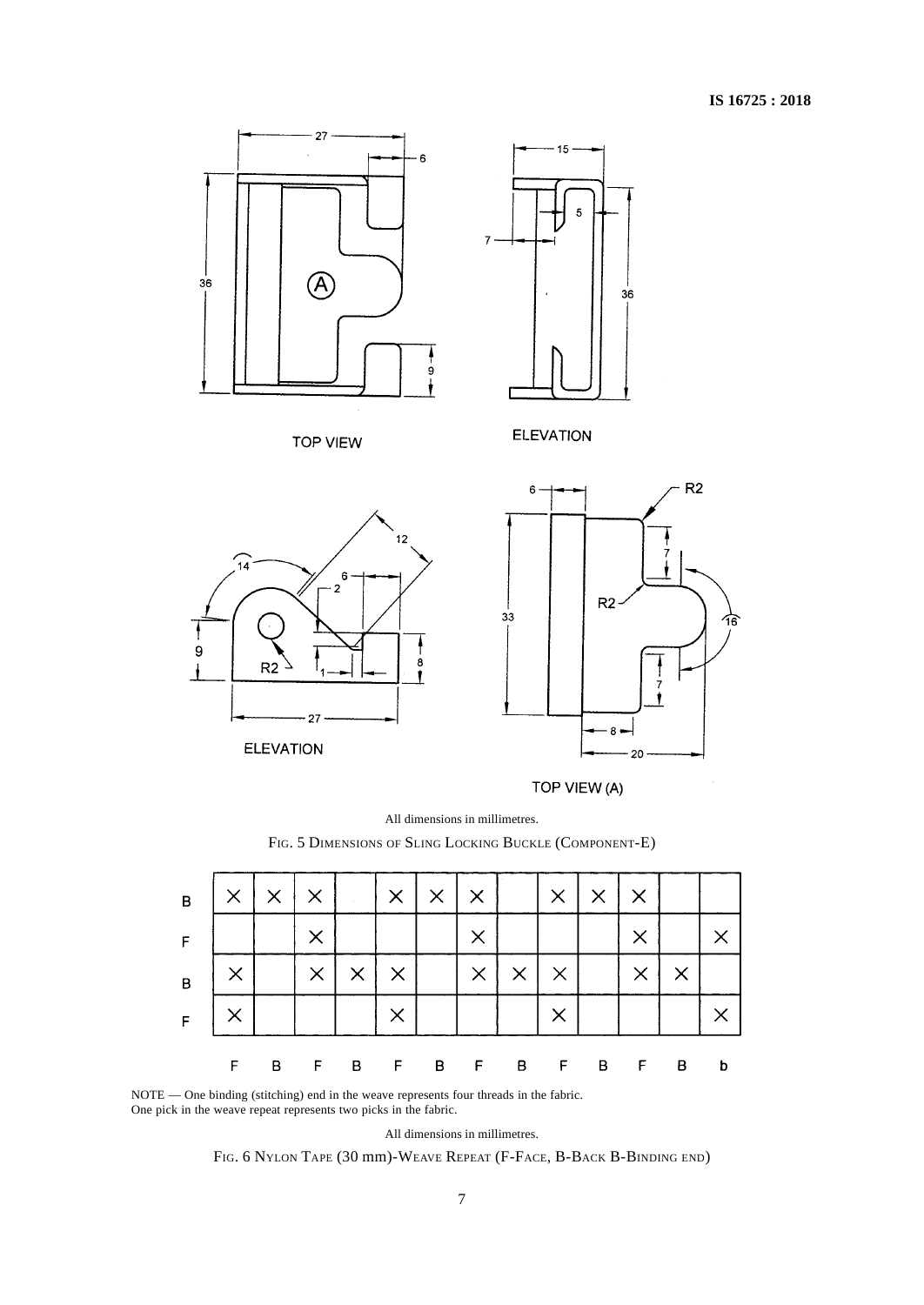

FIG. 7 ASSEMBLY OF SHOULDER PAD OF "SLING"



FIG. 8 DISRUPTIVE PRINT CLOTH USED IN SHOULDER PAD-TOP LAYER (FOR COLOUR IDENTIFICATION ONLY) (FOR TRUE COLOURS REFER SEALED SAMPLE)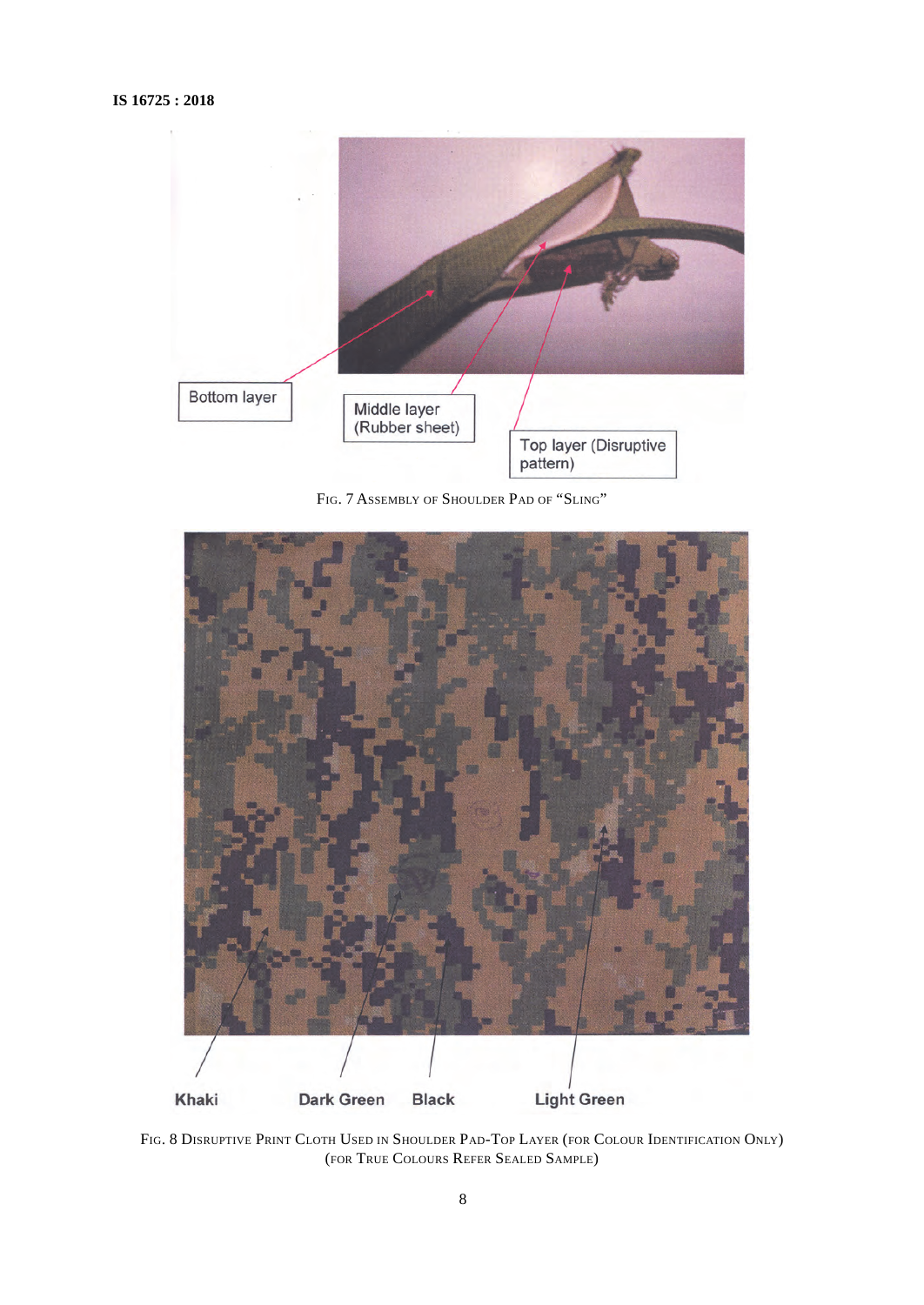suitably secured by fastening with 12 mm polypropylene strap.

Before dispatch each bale/package shall be legibly marked by stencil showing the following information:

- a) Name of the product;
- b) Quantity packed in the bale/package;
- c) Serial number of the bale/package;
- d) Month and Year of packing;
- e) Name/Trade-mark of the manufacture;
- f) Gross weight of the bale/package, in kg; and
- g) Name and address of the consignee.

#### **9 SAMPLING AND CRITERIA FOR CONFORMITY**

**9.1** The sampling procedure detailed in **9.2** and **9.3** shall give desired protection to the buyer and the seller, provided that the lot submitted for inspection is homogeneous. To achieve this, the manufacturer shall maintain a system of process control at all stages of manufacturing ensuring the 'Sling' tendering by him for inspection to comply with the requirements of this standard in all respects [*see* IS 397 (Part 1) and IS 397 (Part 2)].

**9.2** The manufacturer shall offer the stores serially numbered and arranged in such a way that the entire lot is accessible to the inspecting officer. The conforming of a lot to the requirement of this specification shall be determined on the basis of the tests carried out on the samples selected from it. The number of samples shall be selected at random in accordance with Table 5.

**9.3** The number of test samples and the criterion for conformity for various characteristics shall be as given in Table 6.

#### **9.4 Lot**

For the purpose of conformance inspection and test sampling, a lot is defined as all the completed 'Sling' of the same size and type, with same assemblies, produced under similar condition, using the same production processes and materials, and being offered for delivery at one time to buyer against a dispatch note.

# **Table 5 'Tactical 3 Points Sling Universal' to be Selected from a Lot and Permissible Number of Non-Conforming Sling(s)**

| (Clause 9.2) |  |
|--------------|--|
|--------------|--|

| <b>SI</b><br>No. | <b>Lot Size</b> |                                     | <b>Non-Destructive Testing</b>                     | <b>Destructive Testing</b>          |                                                     |  |
|------------------|-----------------|-------------------------------------|----------------------------------------------------|-------------------------------------|-----------------------------------------------------|--|
|                  |                 | No. of $Sling(s)$ to be<br>Selected | Permissible Number of<br>Non-Conforming $Sling(s)$ | No. of $Sling(s)$ to be<br>Selected | Permissible Number<br>of Non-Conforming<br>Sling(s) |  |
| (1)              | (2)             | (3)                                 | (4)                                                | (5)                                 | (6)                                                 |  |
| $\mathbf{i}$     | $0 - 300$       | 10                                  |                                                    |                                     | 0                                                   |  |
| $\mathbf{ii}$    | $301 - 500$     | 20                                  | 2                                                  | 3                                   | 0                                                   |  |
| iii)             | $501 - 1000$    | 30                                  | 3                                                  |                                     | $\Omega$                                            |  |
| iv)              | $1001 - 3000$   | 50                                  | 5                                                  | 8                                   |                                                     |  |
| V)               | 3 001 and above | 80                                  |                                                    | 13                                  |                                                     |  |

## **Table 6 Criterion for Conformity**

(*Clause* 9.3)

| <b>SI</b><br>No. | <b>Characteristic</b>                                                                                        | <b>Number of Test Samples</b>                                  | <b>Criteria for Conformity</b>                                                                 |  |
|------------------|--------------------------------------------------------------------------------------------------------------|----------------------------------------------------------------|------------------------------------------------------------------------------------------------|--|
| (1)              | (2)                                                                                                          | (3)                                                            | (4)                                                                                            |  |
| $\mathbf{i}$     | Dimensions, numbers of ends and picks All the sling(s) selected according to the<br>and freedom from defects | col 3 of Table 5                                               | Non-conforming sling(s) not to exceed<br>the corresponding number given in<br>col 4 of Table 5 |  |
| $\rm ii)$        | Weight and mass per linear meter                                                                             | All the sling(s) selected according to the<br>col 3 of Table 5 | Each sling shall satisfies the relevant<br>requirement                                         |  |
| $\overline{iii}$ | All other requirements                                                                                       | All the sling(s) selected according to the<br>col 5 of Table 5 | Non-conforming sling(s) not to exceed<br>the corresponding number given in<br>col 6 of Table 5 |  |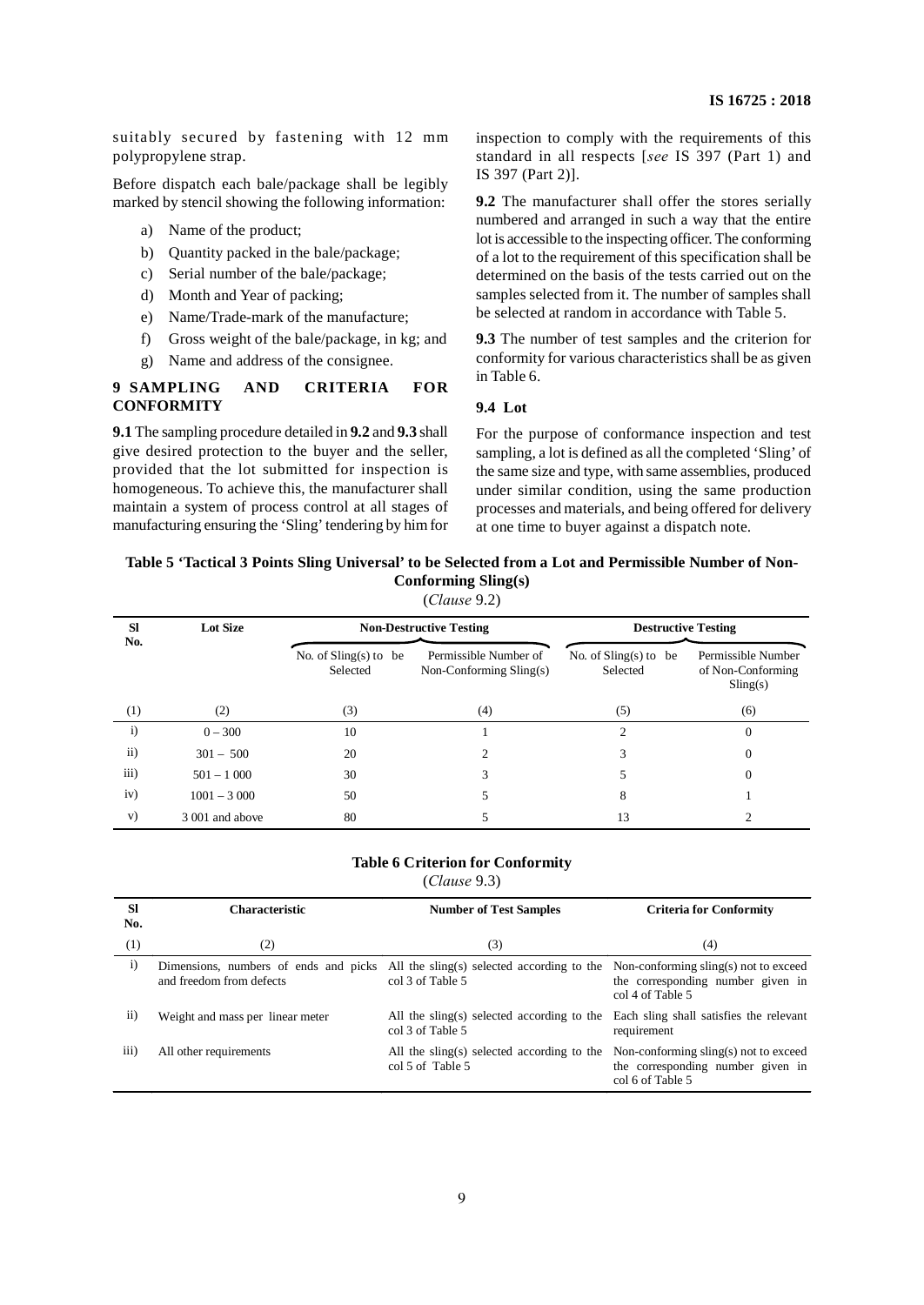# **ANNEX A**

# (*Clause* 2)

# **LIST OF REFERRED INDIAN STANDARDS**

| IS No.           | Title                                  | $IS$ No.          | Title                                                   |
|------------------|----------------------------------------|-------------------|---------------------------------------------------------|
| 397              | Method for statistical quality control | 1969 (Part 1):    | Textiles - Tensile properties of                        |
|                  | during production                      | 2009              | fabrics — Determination of                              |
| (Part 1): $2003$ | Control charts for variable (second    |                   | maximum force and elongation at                         |
|                  | <i>revision</i> )                      |                   | maximum force: Part 1 Strip method                      |
| (Part 2): $2003$ | Control charts for attributes (third   |                   | <i>(third revision)</i>                                 |
|                  | revision)                              | 2062: 2011        | Hot rolled medium and high tensile                      |
| 667:1981         | Methods for identification of textile  |                   | structural steel — Specification                        |
|                  | <i>(first revision)</i>                |                   | (seventh revision)                                      |
| 766:1988         | Method for determination of colour     | 2454:1985         | Methods for determination of colour                     |
|                  | fastness of textile materials to       |                   | fastness of textile materials to                        |
|                  | rubbing (first revision)               |                   | artificial light (Xenon lamp) (first                    |
| 1390: 1983       | Methods for determination of $pH$      |                   | <i>revision</i> )                                       |
|                  | value of aqueous extracts of textile   | 2977:1989         | Fabrics (other than wool) — Method                      |
|                  | Materials (first revision)             |                   | for determination of dimensional                        |
| 1912: 1984       | Specification for country jute twine   |                   | changes on soaking in water (first                      |
|                  | (second revision)                      | 4229:1992         | <i>revision</i> )                                       |
| 1963: 1981       | Methods for determination of threads   |                   | Textiles — Nylon sewing threads for                     |
|                  | per unit length in woven fabrics       |                   | aerospace purposes — Specification<br>(second revision) |
|                  | (second revision)                      | 4727:1968         | Specification for nylon webbing for                     |
| 1954: 1990       | Determination of length and width of   |                   | aeronautical purposes                                   |
|                  | woven fabrics - Methods (second        | 6359:1971         | Method for conditioning of textiles                     |
|                  | <i>revision</i> )                      | 9686:1980         | Specification for elastic tape                          |
| 1964 : 2001      | Textiles — Methods for determination   | <b>IS/ISO 105</b> | Textiles — Tests for colour fastness                    |
|                  | of mass per unit length and mass per   | Part C10 :        | Colour fastness to washing with soap                    |
|                  | area of fabrics (second revision)      | 2006              | or soap and soda                                        |
|                  |                                        |                   |                                                         |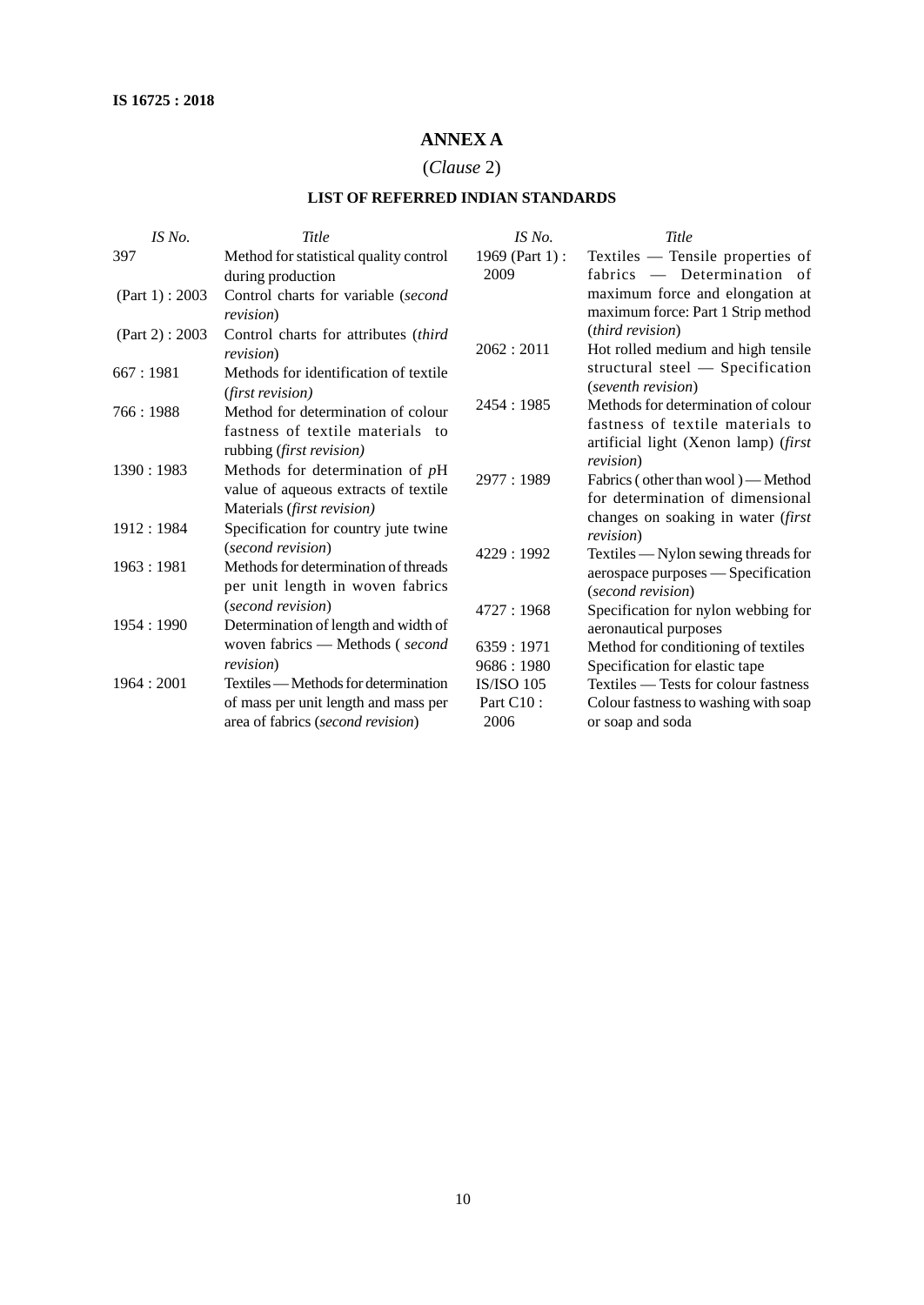# **ANNEX B**

### (*Foreword*)

#### **COMMITTEE COMPOSITION**

Textiles Protective Clothing Sectional Committee, TXD 32

Northern India Textile Research Association, Ghaziabad DR ARINDAM BASU (*Chairman*)

E.I. DU Pont India Private Limited, Gurugram SHRI MANOJ JHAVER

Aeronav Limited, New Delhi SHRI SANDEEP HORA Alok Industries Limited, Mumbai REPRESENTATIVE Arvind Limited, District Gandhinagar SHRI NARENDRA KAJALE

Border Security Force, New Delhi SHRI HANSRAJ Central Reserve Police Force, New Delhi SHRI RANDHIR KUMAR JHA Centre for Fire Explosive and Environment Safety, New Delhi DR R. P. SINGH

Confederation of Indian Industry, New Delhi SHRI RAJA BHATTACHARJEE Defence Bioengineering & Electromedical Laboratory, Bengaluru DR T. M. KOTRESH

Defence Materials and Stores Research & Development DR ANURAG SRIVASTAVA Establishment, Kanpur DR K. K. GUPTA (*Alternate*)

Delhi Fire Service, New Delhi SHRI ATUL GARG

Department of Jute & Fibre Technology, Institute of Jute PROF (DR) A. K. SAMANTA Technology, Kolkata

DSM Dyneema Limited, Mumbai SHARMA SHARMA SHARMA SHARMA SHARMA SHARMA SHARMA SHARMA SHARMA SHARMA SHARMA SHARMA SHARMA SHARMA SHARMA SHARMA SHARMA SHARMA SHARMA SHARMA SHARMA SHARMA SHARMA SHARMA SHARMA SHARMA SHARMA SHARM

Fire Adviser, Ministry of Home Affairs, New Delhi SHRI D. K. SHAMI Fire Retardant Association of India, New Delhi SHRI P. V. MURALI MOHAN Foremost Technico Pvt Ltd, New Delhi SHRI VINAY KHANNA

Indian Institute of Technology, New Delhi DR V. K. KOTHARI Indian Technical Textile Association, Mumbai DR ANUP RAKSHIT

Intertek India Pvt Ltd, Gurugram SHRI HEMANT PARAB

Kusumgar Corporates Pvt Ltd, Mumbai SHRI YOGESH K. KUSUMGAR

NBC Eqpt Wing, Ministry of Defence (DGQA), Pune SHRI B. G. SHINDE

Oil Industry Safety Directorate, New Delhi REPRESENTATIVE Office of Textile Commissioner, Mumbai SHRI AJAY PANDIT

RDSO, Lucknow REPRESENTATIVE Reliance Industries Limited, New Delhi SHRI M. S. VERMA

SASMIRA, Mumbai DR MANISHA MATHUR

*Organization Representative(s)*

DR M. S. PARMAR (*Alternate*)

SHRIMATI VEDIKA KAPOOR (*Alternate*)

SHRI SATYAPRIYA DASH (*Alternate*)

SHRI MAHIPAL MEENA (*Alternate*)

DR R. INDU SHEKAR (*Alternate*)

SHRI VIPIN KENTAL (*Alternate*)

Directorate General of Quality Assurance, New Delhi ADDITIONAL DIRECTOR GENERAL (QA) SHRI RAKESH GAIKWAD (*Alternate*)

SHRI PRAKASH KHANNA (*Alternate*)

SHRI BASANT LOHIA (*Alternate*)

SHRI SUNDAR KRISHNAN (*Alternate*)

DR M. K. TALUKDAR (*Alternate*)

LT COL R. S. JHINKWAN (*Alternate*)

SHRI M. BALASUBRAMANIAN (*Alternate*)

SHRI VIJAY GARG (*Alternate*)

RSWM Ltd, Noida SHRI VIJAY YADAV

SHRIMATI ASHWINI SUDAM (*Alternate*)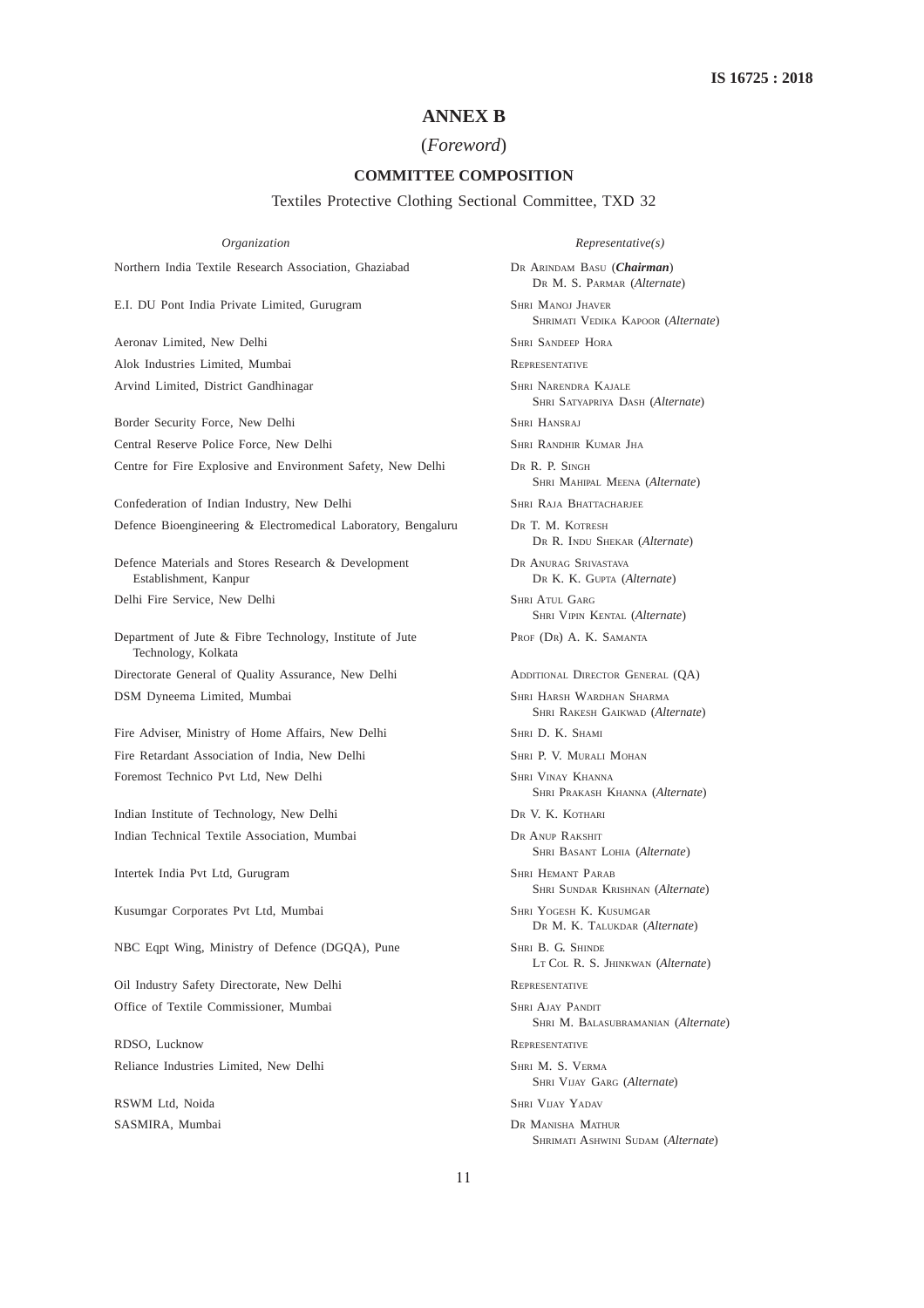## **IS 16725 : 2018**

Sure Safety India Pvt Ltd, Vadodara SHRI SUSHIL BEHL

System 5S Private Limited, Chennai SHRI SUDHIR TAKKER

Teijin India Private Limited, Gurugram SHRI PRIYARPAN SRIVASTAVA

Textiles Committee, New Delhi SHRI PARVEJ AHMED

The Bombay Textile Research Association, Mumbai SHRIMATI L. M. CHANDRAKALA TUV Rheinland India Pvt Ltd, Gurugram SHRI CHARAN SINGH BIS Directorate General SHRI AWADH KISHORE, Scientist 'E' and Head (TXD)

*Organization Representative(s)*

SHRI NISHITH DAND (*Alternate*)

SHRIMATI BHAVNA S. R. TAKKAR (*Alternate*)

SHRI RAVI KUMAR (*Alternate*)

SHRI V. K. R. MACHIRAJU (*Alternate*)

[Representing Director General (*Ex-officio*)]

*Member Secretary* SHRI J. K. GUPTA Scientist 'D' (TXD), BIS